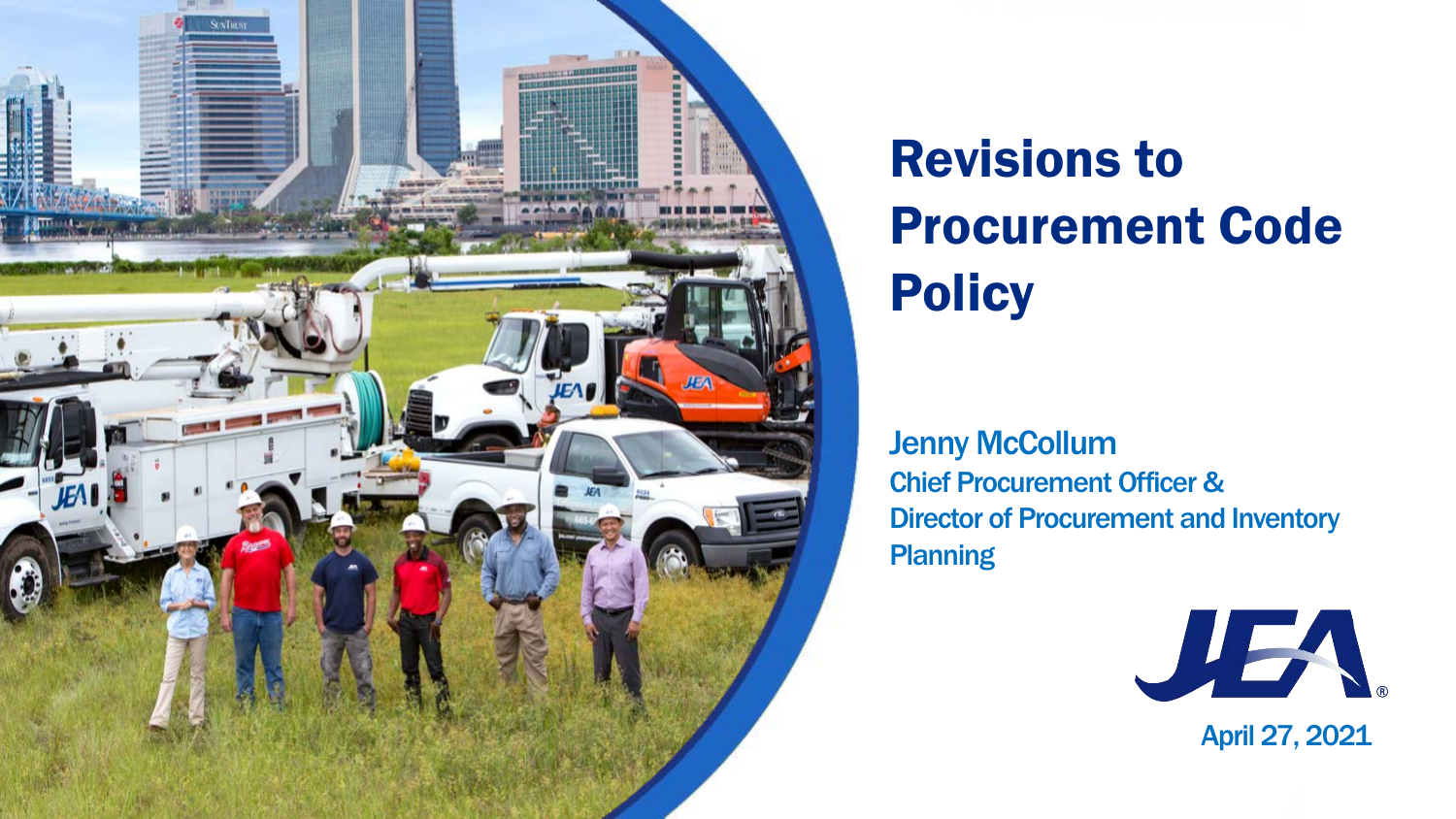# Revisions to the Procurement Code Policy

The JEA Procurement Code (P-Code) was adopted in 1996 as a comprehensive purchasing code for use in governing all JEA purchases and related administrative activities that:

- Provides a solid foundation for JEA's procurement activities and is supplemented by Operational Procedures
- Has been reviewed by JEA's Chief Procurement Officer, ensuring it is in compliance with all applicable laws and regulations, and has been reviewed and approved by The Office of General Counsel
- Was last revised significantly in 2015; the Charter has since been updated, and a Procurement Best Practice Study was completed in 2020

State of FL **Leon County** City of Miami City of Tampa City of Orlando Orange County **Broward County** City of Tallahassee City of Jacksonville Port of Jacksonville Miami-Dade County **Gainesville Regional Utilities** Orlando Utilities Commission **Jacksonville Aviation Authority** Snohomish Public Utilities District Sacramento Municipal Utility District Jacksonville Transportation Authority Los Angeles Dept of Water and Power

#### **Other Agencies and Utilities**

- Benchmark organizations were selected to provide a mix of Florida and non-Florida comparisons
- Charters, P-codes, Operating Procedures and other documents from the benchmark organizations were shared and analyzed

Complete Services Well Drilling, Inc. Donna J. Hamilton, Inc. The Worley Group Irby



**Benchmark Comparison Entities** 

#### **Suppliers**

- Suppliers were selected to represent large and small JSEB suppliers, electric engineering and energy inventory suppliers
- Questions focused on supplier experiences related to open, fair and transparent procurement as well as the overall experience of working with JEA

**Suppliers**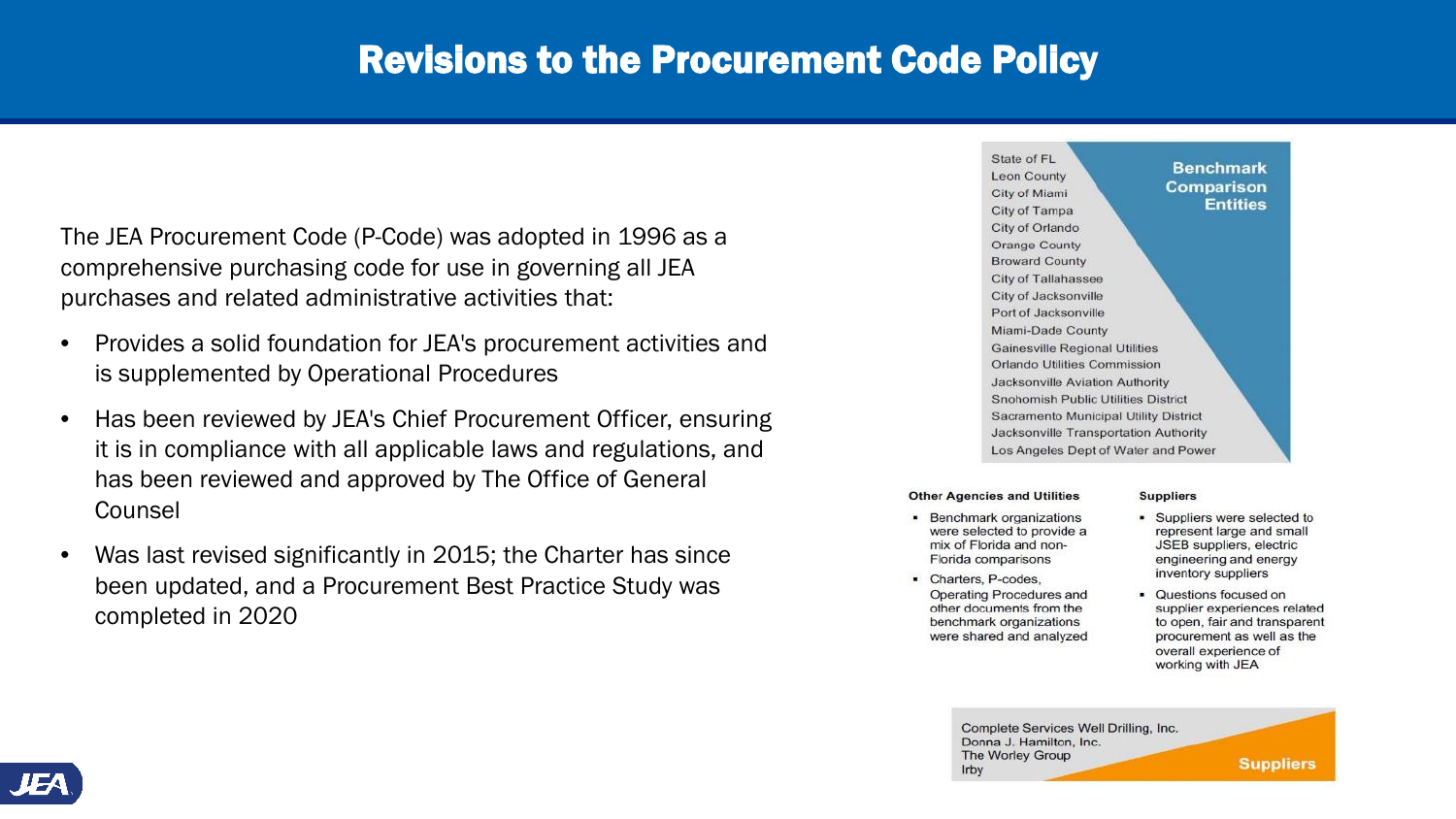## Summary of Charter Revisions included in the P-Code:

- Board must approve changes to the P-Code.
- Annual survey shall be completed with current and perspective bidders to obtain feedback on procurement processes such as transparency, accessibility, pre-bids, bid submittal and evaluation.
- Review P-Code and Operational Procedures biennially
- Annual Report to Council and Mayor to include the following:
	- o The number of contract awards presented to the Awards Committee for the previous reporting fiscal year
	- o A detailed listing of all contract awards and JSEB contracts categorized by service type, award type and a brief description of each contract award containing the contractor name, contract amount and procurement method used
	- o The number of bid protests for the reporting fiscal year and the outcome of each protest
	- o The annual survey results
- All contracts must have maximum indebtedness included in the executed contracts
- All procurement governing documents and reports will be posted to the JEA website







# Revisions to the Procurement Code Policy